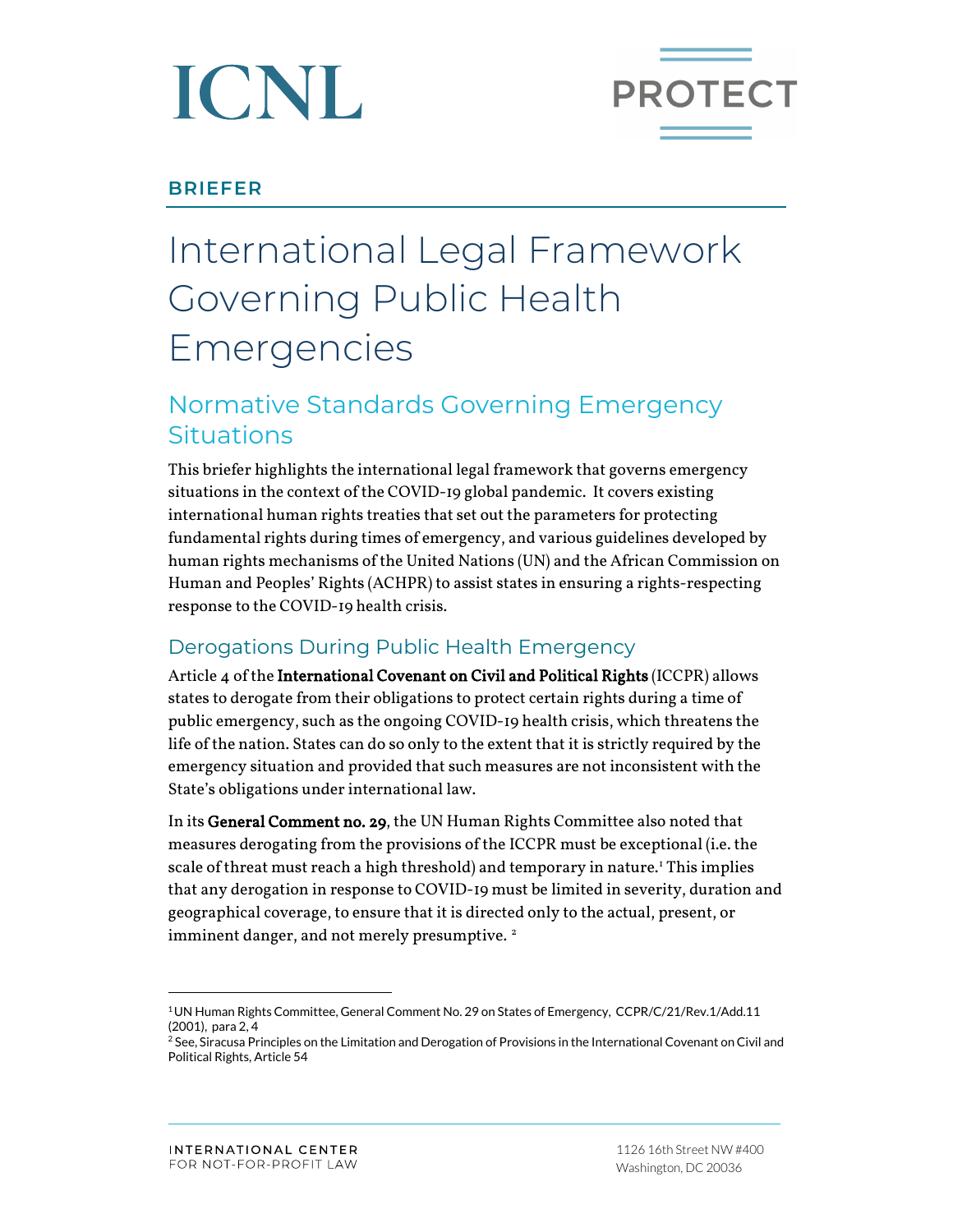

International law further obligates states to conduct an objective assessment of the emergency situation in order to determine to what extent, if any, it poses a threat to the life of the nation, and that the specific measures derogating from its treaty obligations are necessary and legitimate in the circumstances.[3](#page-1-0) A State cannot invoke derogation where reasonable restrictions on certain rights can be adequate to deal with the public health emergency.[4](#page-1-1)

Even in times of emergency, a state cannot deviate from non-derogable rights such as the right to life, prohibition of torture, inhuman and degrading treatment, slavery and servitude, prohibition of imprisonment for the inability to fulfil contractual obligations, application of ex post facto laws and freedom of thought, conscience, and religion.[5](#page-1-2) Similarly, exercising derogation under ICCPR does not justify violating state obligations under humanitarian law.[6](#page-1-3)

#### **PROCEDURAL AND SUBSTANTIVE REQUIREMENTS**

#### 1. FORMAL PROCLAMATION

A state exercising the right to derogation must first officially proclaim the existence of the public emergency in line with procedures laid out under domestic law and immediately notify other States Parties to the ICCPR, through the United Nations Secretary-General, identify the provisions it has derogated from, and its reasons.[7](#page-1-4) This ensures that the measures taken by the State are strictly required by the exigencies of the public health situation, and also permits other States parties to monitor compliance with the provisions of the ICCPR. [8](#page-1-5) Notification requirements also apply when the derogation terminates.<sup>[9](#page-1-6)</sup>

#### 2. CONDUCT HUMAN RIGHTS DUE DILIGENCE

The state has a duty to evaluate the measures taken and their effect on the enjoyment of the rights and freedoms contained in relevant human rights treaties in order to mitigate any adverse consequences.<sup>[10](#page-1-7)</sup> This calls for constructive partnerships with civil society organisations who can provide technical expertise and share good practices on rights-respecting response measures.

<sup>3</sup> Siracusa Principles, ibid, Article 62

<span id="page-1-1"></span><span id="page-1-0"></span><sup>4</sup> Siracusa Principles on the Limitation and Derogation of Provisions in the International Covenant on Civil and Political Rights, UN Doc E/CN.4/1984/4 (1984), Article 53

<span id="page-1-3"></span><span id="page-1-2"></span><sup>5</sup> ICCPR, Article 4 (2); UN Human Rights Committee, General Comment No. 29, (ibid) para 7

<sup>6</sup> For instance, by taking hostages, imposing collective punishments, through arbitrary deprivations of liberty or deviating from fundamental principles of fair trial, including the presumption of innocence: UN Human Rights Committee, General Comment No. 29, (ibid) para 11

<sup>7</sup> Article 4 (3), ICCPR

<span id="page-1-5"></span><span id="page-1-4"></span><sup>8</sup> UN Human Rights Committee, General Comment no. 29, (ibid), para 17

<span id="page-1-6"></span><sup>9</sup> Ibid

<span id="page-1-7"></span><sup>&</sup>lt;sup>10</sup> UN Human Rights Council: Report of the Special Rapporteur on the promotion and protection of human rights and fundamental freedoms while countering terrorism on the human rights challenge of states of emergency in the context of countering terrorism\*, Fionnuala Ní Aoláin, A/HRC/37/52, 27 February 2018, para 21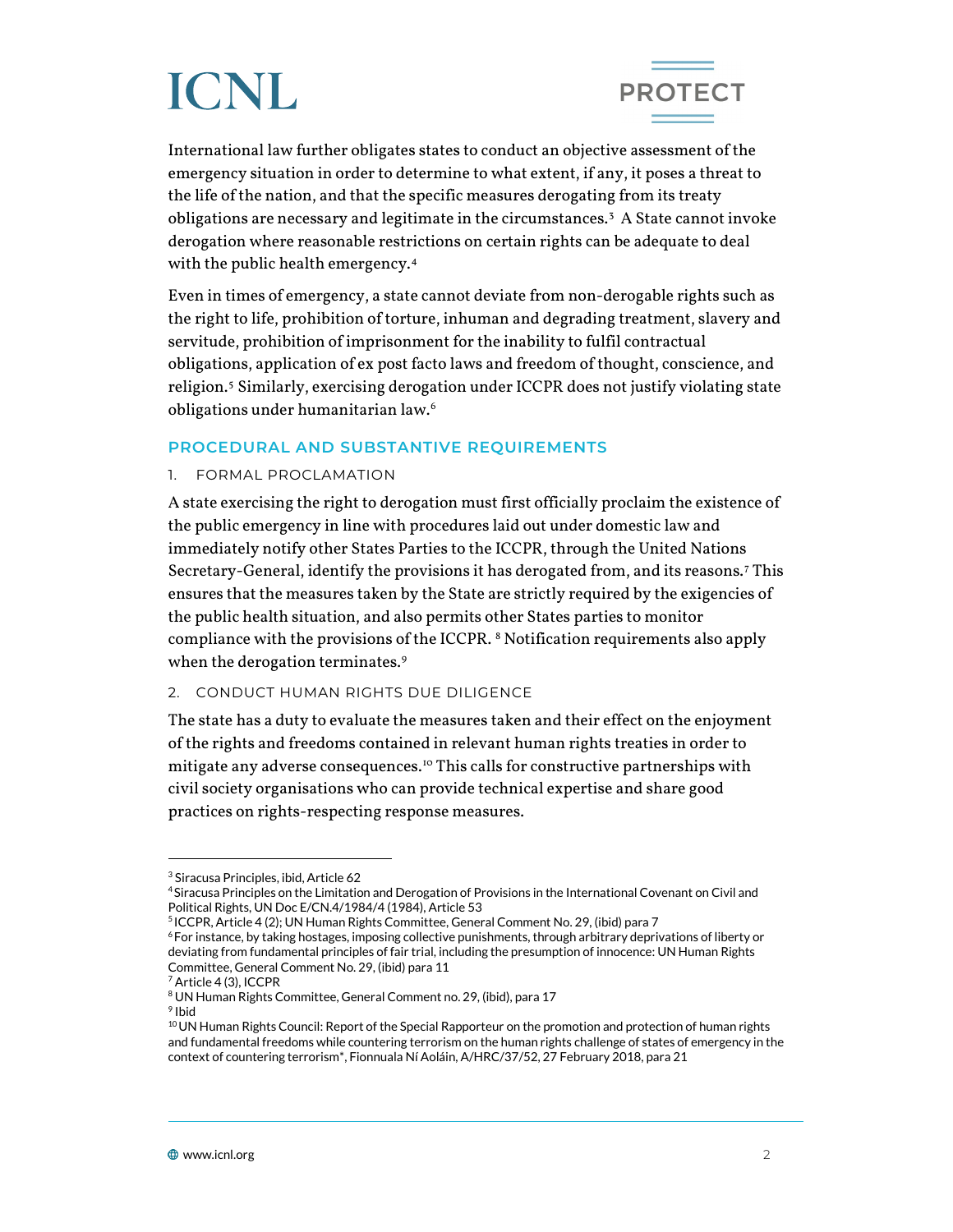

#### 3. PROVIDE A TIME-LIMIT

Emergency legislation should have a limited duration (e.g., 30 or 60 days), and include safeguards such as sunset or review clauses, in order to ensure return to ordinary laws as soon as the emergency situation is over.<sup>11</sup> The State must also comply with notification under the ICCPR if further measures are introduced extending the duration of a state of emergency.<sup>[12](#page-2-1)</sup>

#### 4. ENSURE PUBLIC PARTICIPATION IN DESIGNING, MONITORING, AND IMPLEMENTING EMERGENCY MEASURES

The state must undertake an inclusive, consultative, and participatory process that involves various stakeholders in the process of drafting, reviewing, and monitoring the implementation of emergency laws and regulations.<sup>13</sup> The State should conduct proactive outreach to civil society organizations, including through online consultations, in the absence of in-person meetings. Special consideration should be made to ensure participation of marginalised groups who are disproportionately affected by the pandemic such as victims of gender-based violence. Participation goes hand in hand with guarantees of widespread access to information to the public and transparent decision-making processes by the State in measures to regulate the pandemic.

#### 5. PROVIDE RECOURSE TO EFFECTIVE REMEDY

Emergency legislation must protect individuals' right to an effective remedy to guarantee redress to persons affected by the emergency measures, or those seeking to challenge their necessity In line with the rule of law.

#### 6. INTEGRATE OVERSIGHT MECHANISMS

International law requires legislative authorisation and oversight of emergency measures. Emergency law should thus provide for prompt and periodic independent review by the legislature of the necessity for emergency measures and consistent with rights-based protections to prevent overreach of emergency powers.

### Principles Governing Permissible Restrictions on Rights during Public Emergencies

International law allows States to restrict the exercise of certain fundamental rights such as freedom of assembly, association, and expression when dealing with a serious threat to the health of the population or individual members of the population.[14](#page-2-3) The

<span id="page-2-1"></span><span id="page-2-0"></span><sup>11</sup> OHCHR: Guidance on Emergency Measures and COVID-19, 27 April 2020

<sup>12</sup>UN Human Rights Committee, General Comment no. 29, (ibid), para 17

<span id="page-2-2"></span><sup>13</sup> See, OHCHR Guidance, ibid, note 11

<span id="page-2-3"></span><sup>14</sup>UN Siracusa Principles, Article 25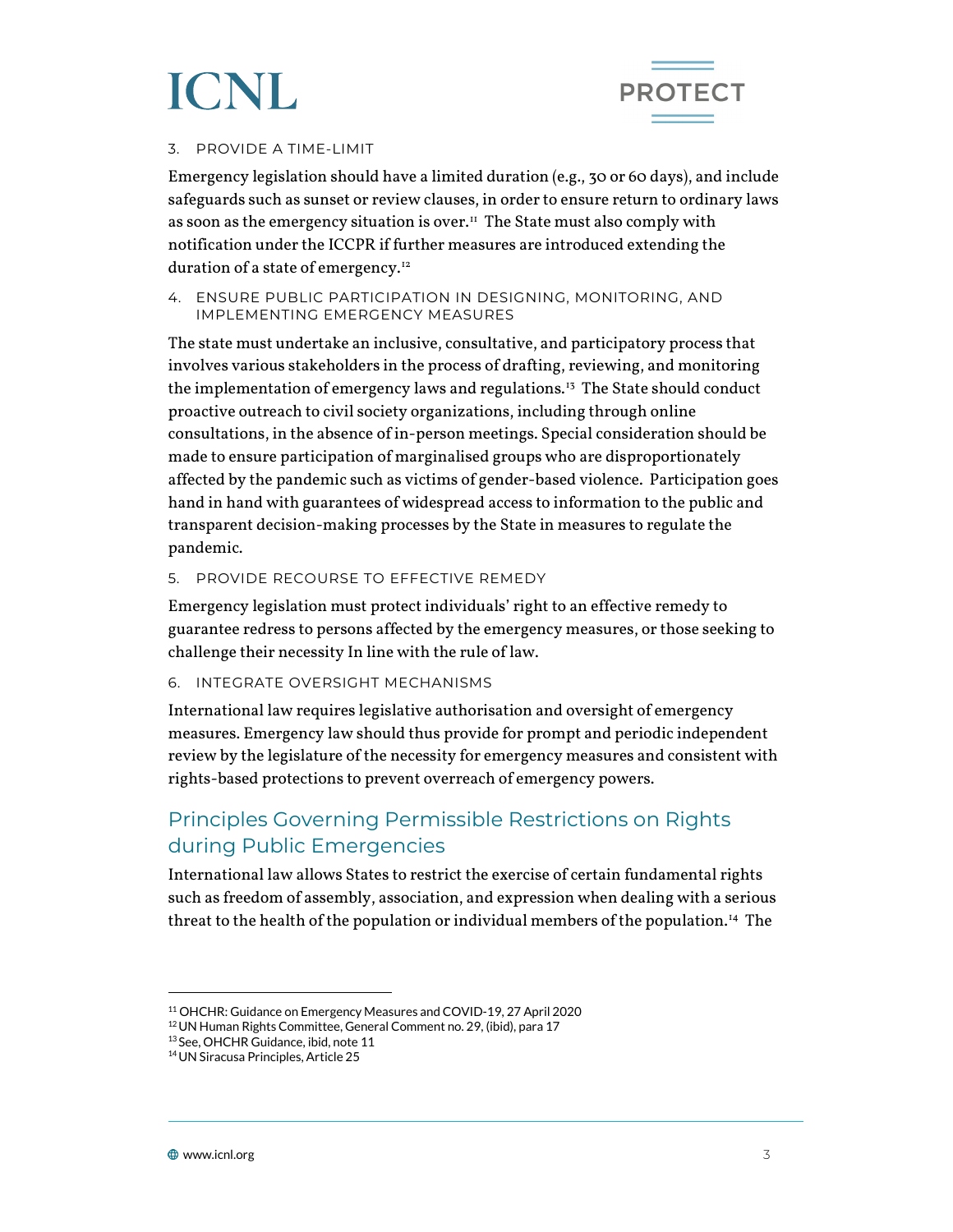

restrictions must comply with overriding principles of legality, necessity, proportionality and non-discrimination in accordance with international law.

#### **PRINCIPLE OF LEGALITY**

This means that any restrictions on rights during emergencies must be provided by law that is clear and accessible to all and in line with international human rights standards. As such:

- The mandate and exercise of emergency powers must be sufficiently clear to avoid arbitrary interpretation.
- Vague laws, which confer undue discretion on executive authorities, in the context of public health emergency, are inconsistent with the legality principle and should be revised.
- The law should include adequate safeguards and effective remedies against illegal or abusive imposition or application of limitations on rights.<sup>[15](#page-3-0)</sup>

#### **PRINCIPLE OF NECESSITY & PROPORTIONALITY**

This means that any restriction must be strictly necessary and the least intrusive means to protect public health. In line with the proportionality principle, human rights mechanisms have called upon States to replace COVID-19-related measures that prohibit the enjoyment of rights with less restrictive measures that allow such activities to take place, while subjecting them to necessary public health requirements such as physical distancing.<sup>[16](#page-3-1)</sup> For instance, rather than issue absolute prohibitions on gatherings, measures can be provided to allow assemblies to proceed with limited restrictions such as reduced number of participants and ensuring compliance with health precautionary measures in consultation with organizers.

#### **PRINCIPLE OF NON-DISCRIMINATION AND EQUALITY**

Emergency measures that restrict rights must not be used to target or discriminate anyone on the basis of any prohibited grounds.<sup>[17](#page-3-2)</sup> As human rights experts have noted, it is imperative that the crisis not be used as a pretext to suppress rights in general or to target particular individuals or groups, including minorities, human rights defenders, journalists and other groups. The state must also adopt safeguards to

<sup>15</sup> Siracusa Principles, Article 18

<span id="page-3-1"></span><span id="page-3-0"></span><sup>&</sup>lt;sup>16</sup> UN Human Rights Committee Statement on derogations from the Covenant in connection with the COVID-19 pandemic, CCPR/C/128/2, 30 April 2020

<span id="page-3-2"></span> $^{17}$ Prohibited grounds of discrimination such as race, color, sex, sexual orientation and gender identity, disability, language, religion, political or other opinion, national or social origin, property, birth, or other status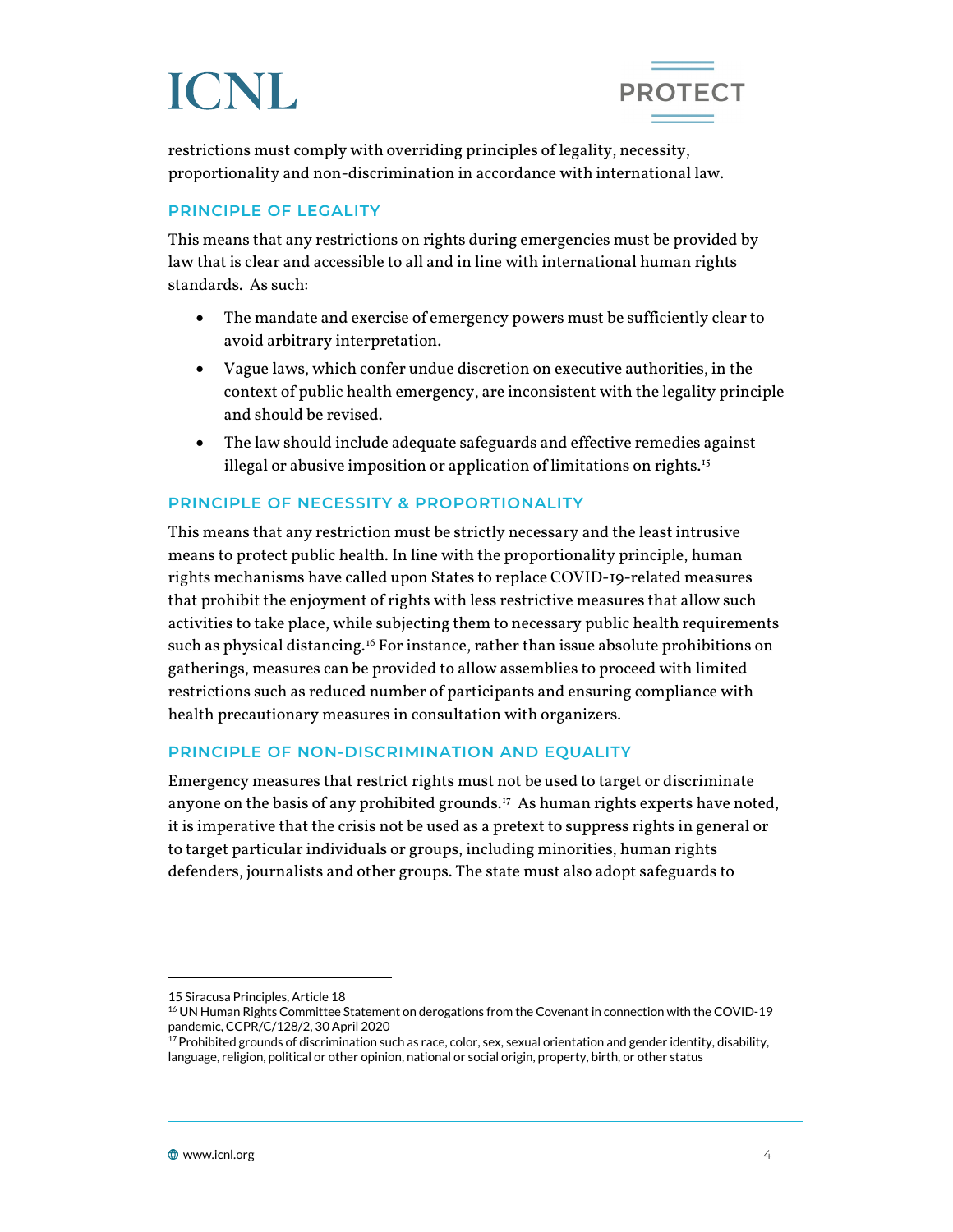



protect against any adverse impact on minorities and vulnerable groups, such as women, children, and elderly persons.<sup>18</sup>

### Positive Measures During Implementation of Emergency Laws

#### **PROACTIVE INFORMATION DISCLOSURE**

The State must conduct timely, regular, and widespread dissemination of information on emergency measures, including robust implementation of laws protecting the right to freedom of information to ensure that all individuals, especially journalists, have access to information.

#### **ACCESS TO JUDICIAL MECHANISMS**

The State should maintain robust and independent judicial access and oversight at all phases of the emergency situation. The UN Special Rapporteur on Independence of Justice and Lawyers has develope[d seven key guidelines](https://www.ohchr.org/EN/NewsEvents/Pages/DisplayNews.aspx?NewsID=25810&LangID=E) setting out urgent actions for states to prevent blockages of the justice systems and to guarantee a functioning and independence justice. According to the Special Rapporteur, lockdowns and "social distances" shouldn´t prevent the judicial system from acting and following due process guarantees.[19](#page-4-1)

#### **LAW ENFORCEMENT**

Authorities tasked to implement emergency measures must comply with their legal obligations and should be held accountable for misuse of emergency powers under the law. The use of force by security officials during enforcement of emergency measures should abide by international standards – as a measure of last resort. All persons should be treated with humanity and with respect for their inherent dignity during law enforcement operations. Authorities should respect the principle of proportionality when imposing penalties for violations and ensure that penalties are not imposed in an arbitrary or discriminatory way.[20](#page-4-2)

#### **DATA PROTECTION & PRIVACY**

Rights-based legal safeguards must be put in place to regulate the appropriate use and handling of sensitive personal data collected and stored during the pandemic. In particular, all data processed in response to the crisis should be used only for the

<span id="page-4-0"></span><sup>18</sup> UN Experts have underscored that emergency declarations based on the Covid-19 outbreak should not be used as a basis to target particular groups, minorities, or individuals. It should not function as a cover for repressive action under the guise of protecting health nor should it be used to silence the work of human rights defenders; See, Statement dated 16 March 2020

<sup>&</sup>lt;sup>19</sup> See, Coronavirus emergency: challenges for the justice system,

<span id="page-4-2"></span><span id="page-4-1"></span><https://www.ohchr.org/EN/NewsEvents/Pages/DisplayNews.aspx?NewsID=25810&LangID=E> 20 See, OHCHR Guidance, ibid, note 11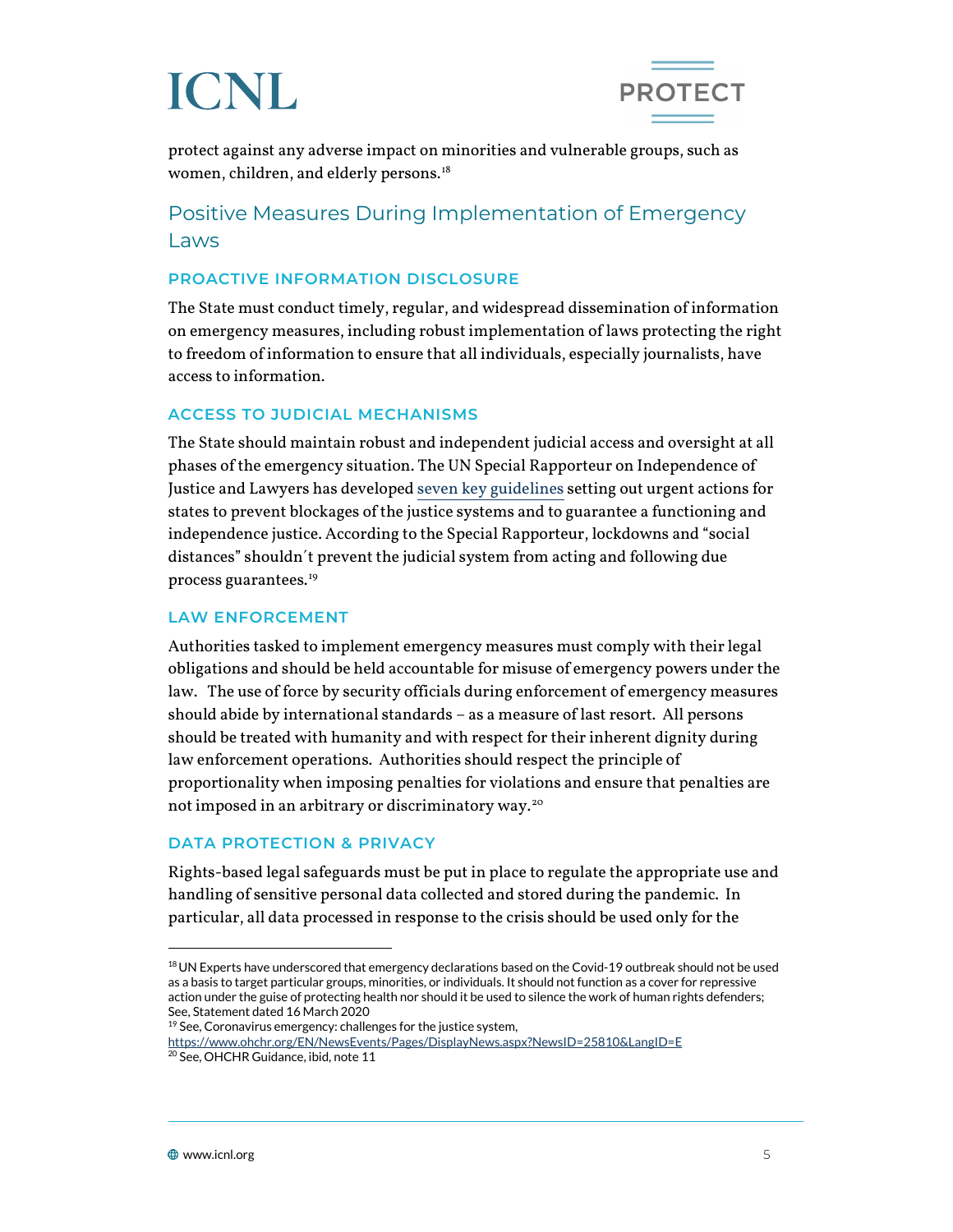



specific purpose of managing the COVID-19 pandemic and provide adequate oversight on such measures.<sup>[21](#page-5-0)</sup>

#### **SURVEILLANCE SAFEGUARDS**

In case surveillance measures are instituted:

- Surveillance powers must be exercised in a manner that is both necessary and proportionate.<sup>22</sup>
- The body responsible for supervising the use of surveillance powers must be independent and responsible to, and be appointed by, Parliament rather than the Executive.<sup>23</sup> The surveillance body should be required to obtain judicial approval before surveilling individuals combined with strict time limits on surveillance operations, and strict procedures on the use and storage of data obtained through surveillance.
- Individual surveillance or contact tracing and individual movement tracking must be tightly regulated. Expanded monitoring efforts related to COVID-19 should not fall under the domain of national security and intelligence entities and must be subject to effective oversight by appropriate independent bodies.<sup>[24](#page-5-3)</sup>

### Monitoring and Oversight of Emergency Measures

#### **THE ROLE OF KEY STAKEHOLDERS**

As human rights mechanisms have noted, various stakeholders play a key role in ensuring that emergency measures adopted by States in the COVID-19 response and recovery comply with their human rights obligations. The following key stakeholders play diverse and complementary roles as noted below:

<span id="page-5-1"></span><span id="page-5-0"></span><sup>&</sup>lt;sup>21</sup> Access Now: 'Recommendations on privacy and data protection in the fight against COVID19', March 2020 accessible a[t https://www.accessnow.org/cms/assets/uploads/2020/03/Access-Now-recommendations-on-](https://www.accessnow.org/cms/assets/uploads/2020/03/Access-Now-recommendations-on-Covid-and-data-protection-and-privacy.pdf)[Covid-and-data-protection-and-privacy.pdf;](https://www.accessnow.org/cms/assets/uploads/2020/03/Access-Now-recommendations-on-Covid-and-data-protection-and-privacy.pdf) See also, OHCHR Guidance: Civic space and COVID-19; 4 May, 2020<br><sup>22</sup> See, Necessary and Proportionate Coalition, Necessary & Proportionate Global Legal Analysis, (May 2014), available at[: http://necessaryandproportionate.org/global-legal-analysis;](http://necessaryandproportionate.org/global-legal-analysis) citing, Klass and Others v. Germany, no. 5029/71, 6 September 1978, para. 37; Liberty and Others v. the United Kingdom, no. 58243/00,1 July 2008 and Rotaru v. Romania, no. 28341/95,[GC], 4 May 2000 concerning surveillance carried out by the intelligence agencies.

<span id="page-5-2"></span><sup>&</sup>lt;sup>23</sup> See, Necessary and Proportionate Coalition, Necessary & Proportionate Global Legal Analysis, (May 2014), available at[: http://necessaryandproportionate.org/global-legal-analysis;](http://necessaryandproportionate.org/global-legal-analysis) citing, Klass and Others v. Germany, no. 5029/71, 6 September 1978, para. 37; Liberty and Others v. the United Kingdom, no. 58243/00,1 July 2008 and Rotaru v. Romania, no. 28341/95,[GC], 4 May 2000 concerning surveillance carried out by the intelligence agencies

<span id="page-5-3"></span><sup>&</sup>lt;sup>24</sup> See, OHCHR Guidance: Civic space and COVID-19, ibid, note 21.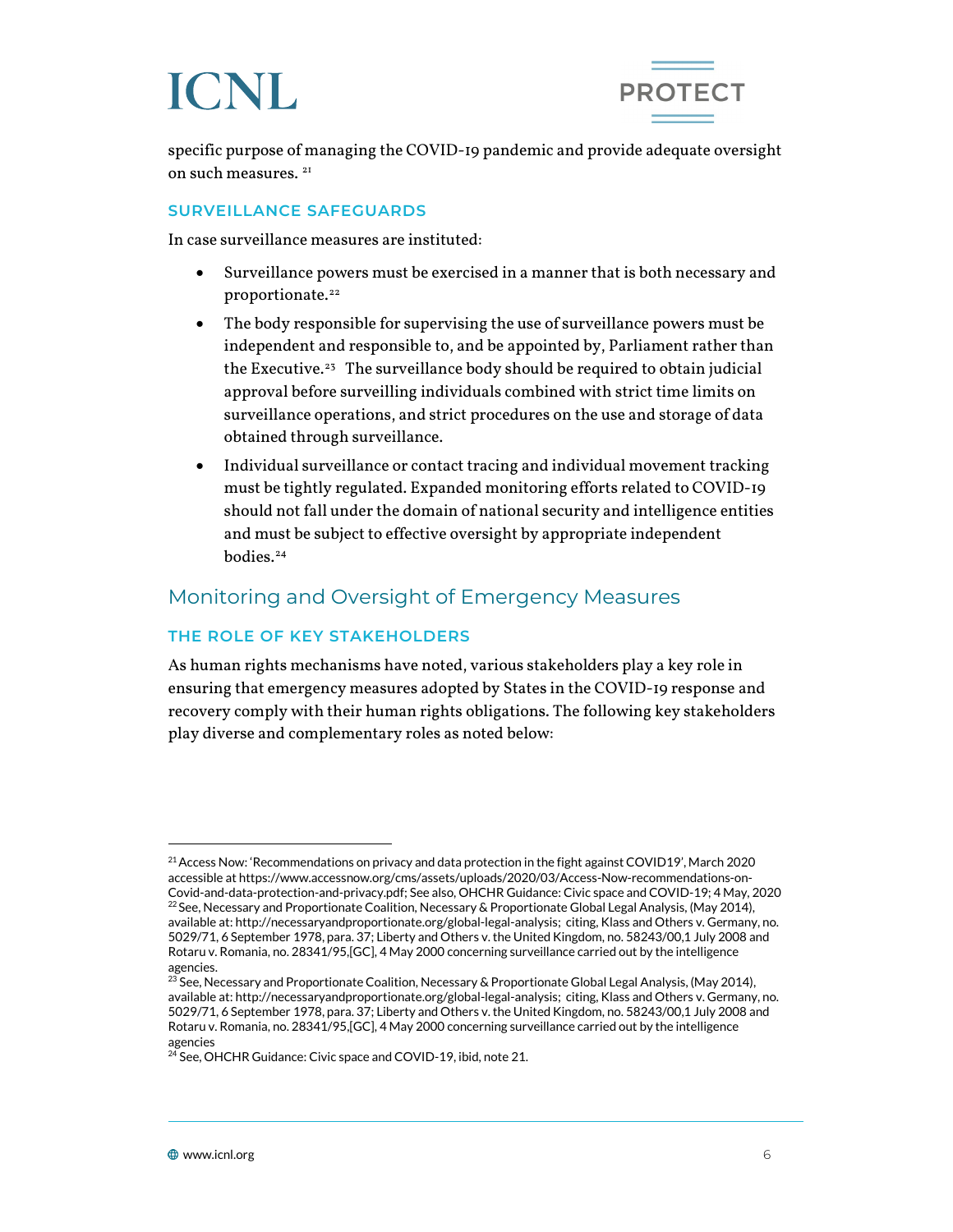



#### **PARLIAMENT[25](#page-6-0)**

- Enact and oversee the adoption of emergency frameworks to regulate and ensure rights-based emergency response.
- Monitor implementation of emergency legislation to ensure compliance with human rights standards and applicable treaty obligations.
- Provide independent review and periodic evaluation of sustained emergency measures to assess the necessity of the measures taken or proposed to deal with the specific dangers posed by the emergency.
- Appoint and oversee bodies tasked with the responsibility to enforce emergency laws including surveillance units.
- Ensure timely phase-out of emergency legislation when the emergency situation lapses.

#### **JUDICIARY[26](#page-6-1)**

- Ordinary courts should maintain their jurisdiction to adjudicate any complaint that a non-derogable right has been violated and to facilitate prompt judicial redress in line with fair trial guarantees. $27$
- Courts have a duty to review the necessity and efficacy of emergency measures that are continually extended or sustained. There must be judicial review of emergency measures to ensure these are consistent with human rights obligations and exercised within the limits of permissible emergency regulation.
- Oversee compliance with legal safeguards regarding the scope, necessity, and duration of emergency measures, including communications surveillance. Any surveillance mechanism should be required to obtain judicial approval before conducting individual surveillance.

#### **NATIONAL HUMAN RIGHTS INSTITUTIONS (NHRIS) [28](#page-6-3)**

By virtue of their distinct mandate, NHRIs play a vital role in safeguarding the protection of human rights and civic space during COVID-19 emergency response in collaboration with other key stakeholders. Some of the measures that can be taken by NHRIs during the COVID-19 pandemic include:

<sup>&</sup>lt;sup>25</sup> See, UN Special Rapporteur on countering terrorism, Fionnuala Ní Aoláin, report, ibid, note 10

<span id="page-6-1"></span><span id="page-6-0"></span><sup>&</sup>lt;sup>26</sup> See, UN Special Rapporteur on Independence of Justice and Lawyers has develope[d seven key guidelines](https://www.ohchr.org/EN/NewsEvents/Pages/DisplayNews.aspx?NewsID=25810&LangID=E) providing urgent actions for states to prevent blockages of the justice systems and to guarantee a functioning and independence justice

<sup>27</sup> Siracusa Principles, Paragraph 60

<span id="page-6-3"></span><span id="page-6-2"></span><sup>&</sup>lt;sup>28</sup> See, NHRI responses to the COVID-19 pandemic, https://www.ohchr.org/EN/Countries/NHRI/Pages/NHRISand-Covid-19.aspx